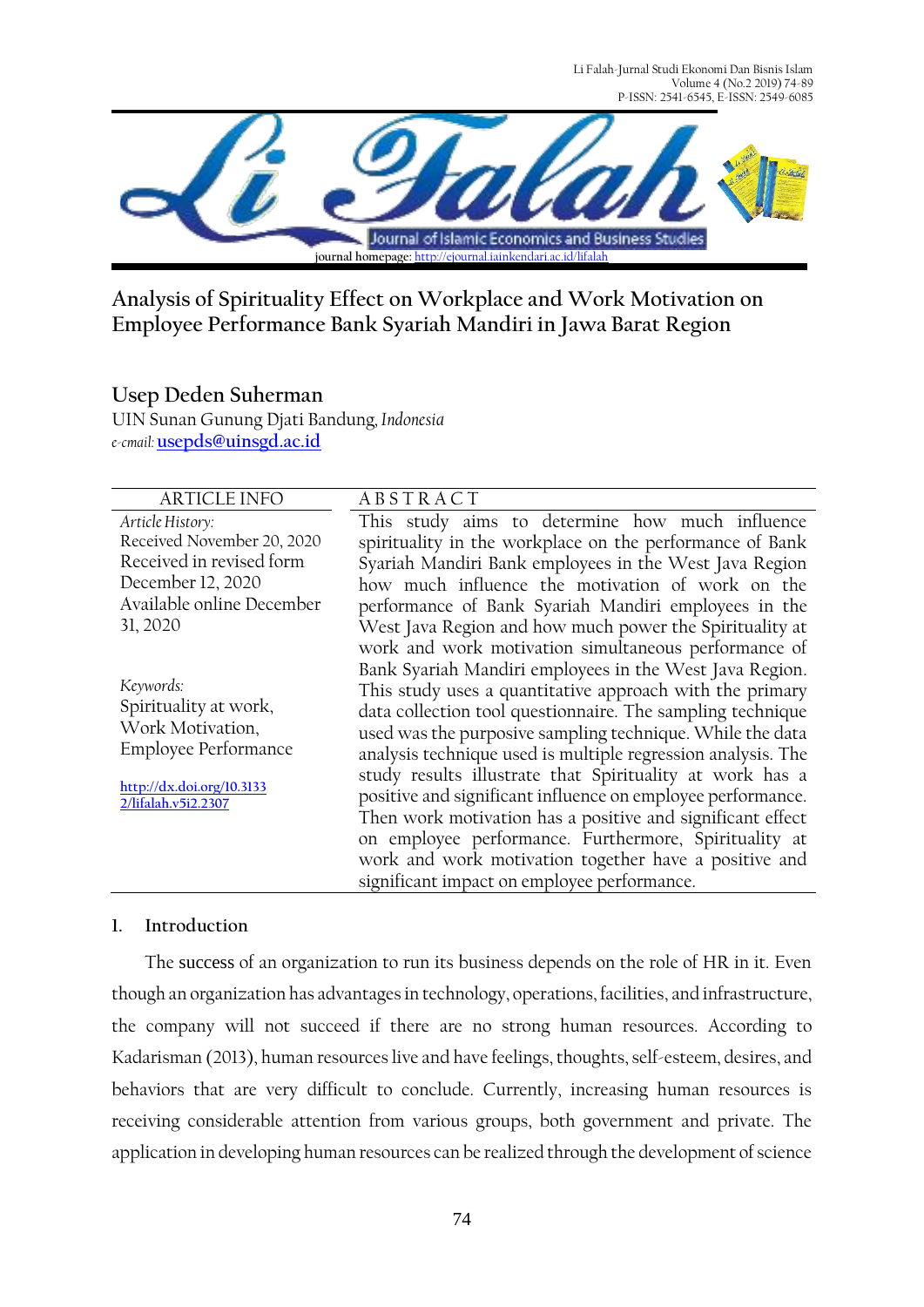and technology, mental abilities, the morale of employees, especially to improve employee performance. To achieve company goals is not as easy as what we imagine will surely encounter problems and obstacles. Therefore, to solve all the company's problems and obstacles, it requires human resources who can handle it. Leaders also will not clear up their duties or achieve company goals by working alone. Leaders need help from their employees to keep working diligently and work together to achieve their predetermined objectives.

The aspect of Spirituality in the workplace becomes an effort that the organization can carry out to develop employee work productivity. An understanding of Spirituality can help organizations better understand employee attitudes. Therefore the need for Spirituality in the workplace is the primary need to obtain the expected goals. There is empirical evidence that states that the practice of Spirituality in the workplace can make Spirituality in the new workplace that causes employees to be happy and have better work performance (Widowati and Winarto, 2013: 10). Similarly, organizations that care about Spirituality can automatically overcome problems that arise from conflicts between personal or work life (Robbins, 2008: 747).

In addition to aspects of Spirituality, another element that influences employee performance is motivation. Motivation is the encouragement from the individual concerned, both arising from oneself or the environment. Motivation factor becomes a very determining factor on a person's success and the organization's success. An organization's success in obtaining its objectives is highly determined by the motivation of employees in carrying out their duties. According to Rivai (2006: 207), the stronger the motivation of employees, the better the work performance of employees, meaning that any increase in employee motivation can improve employee performance. Thus, the employee's work motivation impacts the ups and downs of Bank Syariah Mandiri employees' work performance in the West Java Region.

In Altaf and Awan's research (2011), Spirituality at workplaces emphasizes the needs of employees. The results result in better productivity because good employees tend to show better performance because they feel satisfied. The more spiritual the work environment, the more positive and positive satisfaction. This study ultimately improves performance, job involvement, higher profits, organizational commitment, and general success.

The problems that arise at Bank Syariah Mandiri in the West Java Region are the level of employee spirituality at Bank Syariah Mandiri in the West Java Region is not yet optimal even though employees' Spirituality can balance the pressure and stress in chaotic life steps. On the other hand, employees at Bank Syariah Mandiri in the West Java Region do not yet have a high motivation to work well to cause performance that is not yet optimal. Therefore, the study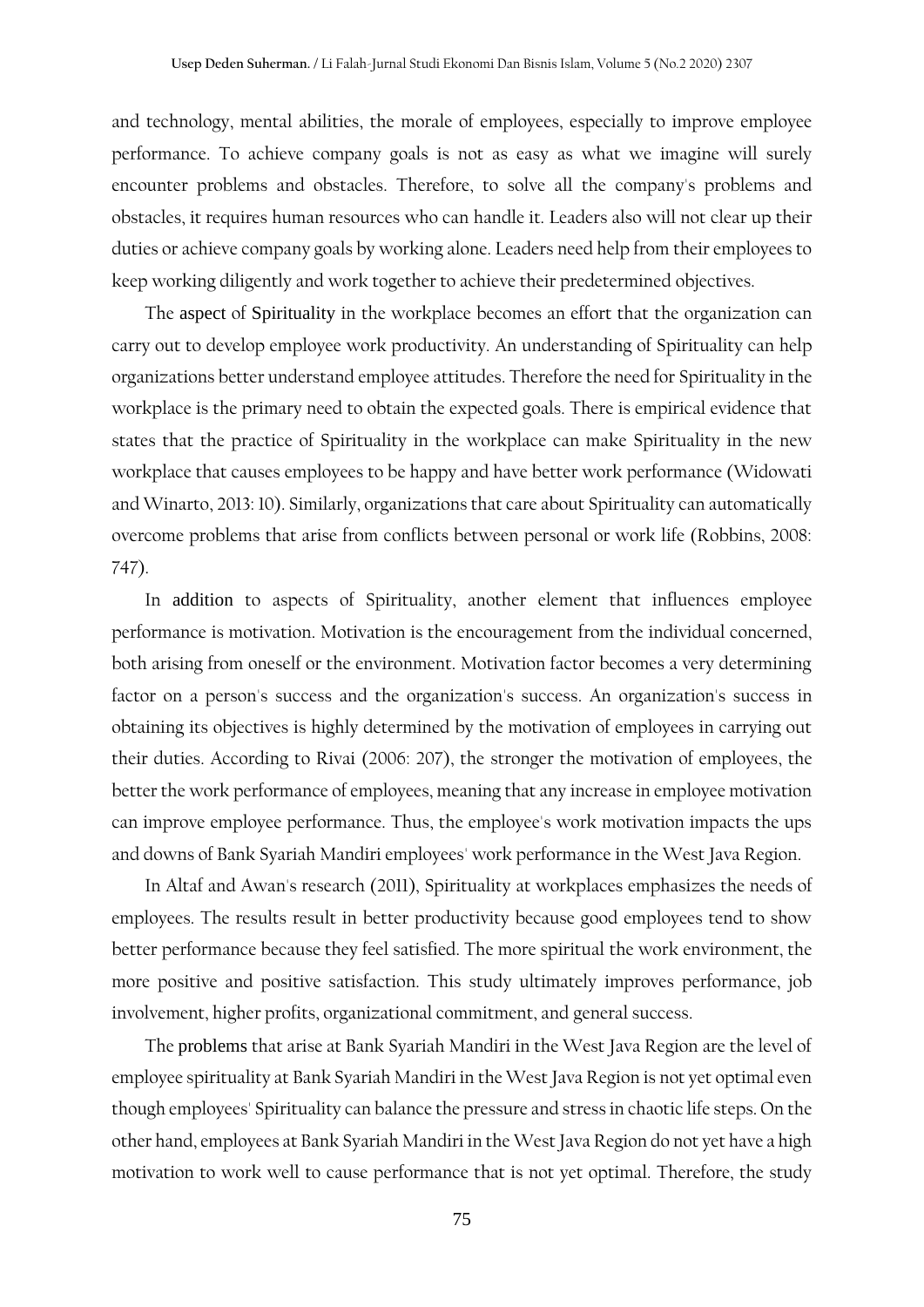will discuss the "Analysis of the Effects of Spirituality in the Workplace and Work Motivation on the Performance of Bank Syariah Mandiri Employees in the West Java Region."

#### **2. Literature Review**

Spiritual comes from the word "spritus," which means something that gives life to a system or organism. Spiritus is defined as "the life-giving or vital principle held to give physical life organism "(Merriam-Webster in Azlimin, 2015). Spirituality is closely related to something universal, such as value, meaning, direction, in human life that is not based on any religion believed by someone (Amin, 2010: 58). Workplace spirituality acknowledges that employees have an inner life that is guarded and guarded by duties, which means taking place in society's context (Asmos and Duchon, 2000 in Azlimin, 2015). Gibbons (2001) in Azlimin (2015) describes workplace spirituality, including integrity and solidarity. Giacalone & Jurkiewicz (2004) in Laura (2005) define workplace spirituality as a framework of organizational values demonstrated in a culture that displays the experience of transcendent employees through work processes, facilitating their sense of being connected through ways that provide compassion and joy. Workplace spirituality is an effort to obtain and find the highest meaning of life for work-life and communication among individuals and their colleagues and others who contribute to work and believe in the organization's value (Mitroff and Denton, 1999 in Azlimin, 2015). Spirituality in the workplace encompasses the meaning of integrity and solidarity at work and understanding deep values at work (Gibbons, 2001 in Azlimin, 2015). Spirituality at work is a force that inspires and drives to achieve goals and meaning in work life, understanding the value of work, life, nature, living things, and belief systems (Myers, 1999) in Javanmard (2012: 1962)

Azlimin (2015) describes there are three aspects of workplace spirituality:

- a. The inner life is assuming oneself as someone who has Spirituality. Spirituality is the human brain's carrying capacity; Spirituality is based on forms from within the brain that provides basic expertise to form meaning, values, and beliefs.
- b. Work that has meaning is a task related to something primary in life.
- c. Part of the community is feeling like being part of the community at work. In this case, Spirituality includes the correlation of the mental, emotional, and spiritual community of workers in the organization.

According to Gibson, Ivancevich, and Donnely (2005), the meaning of motivation is the ability to describe the forces at work that exist in individuals. Mangkunegara (2006: 93), quoting Stanford's opinion, defines inspiration as: "Motivation as an energizing condition of the organism that serves to direct the organism toward the goal of a certain class." This finding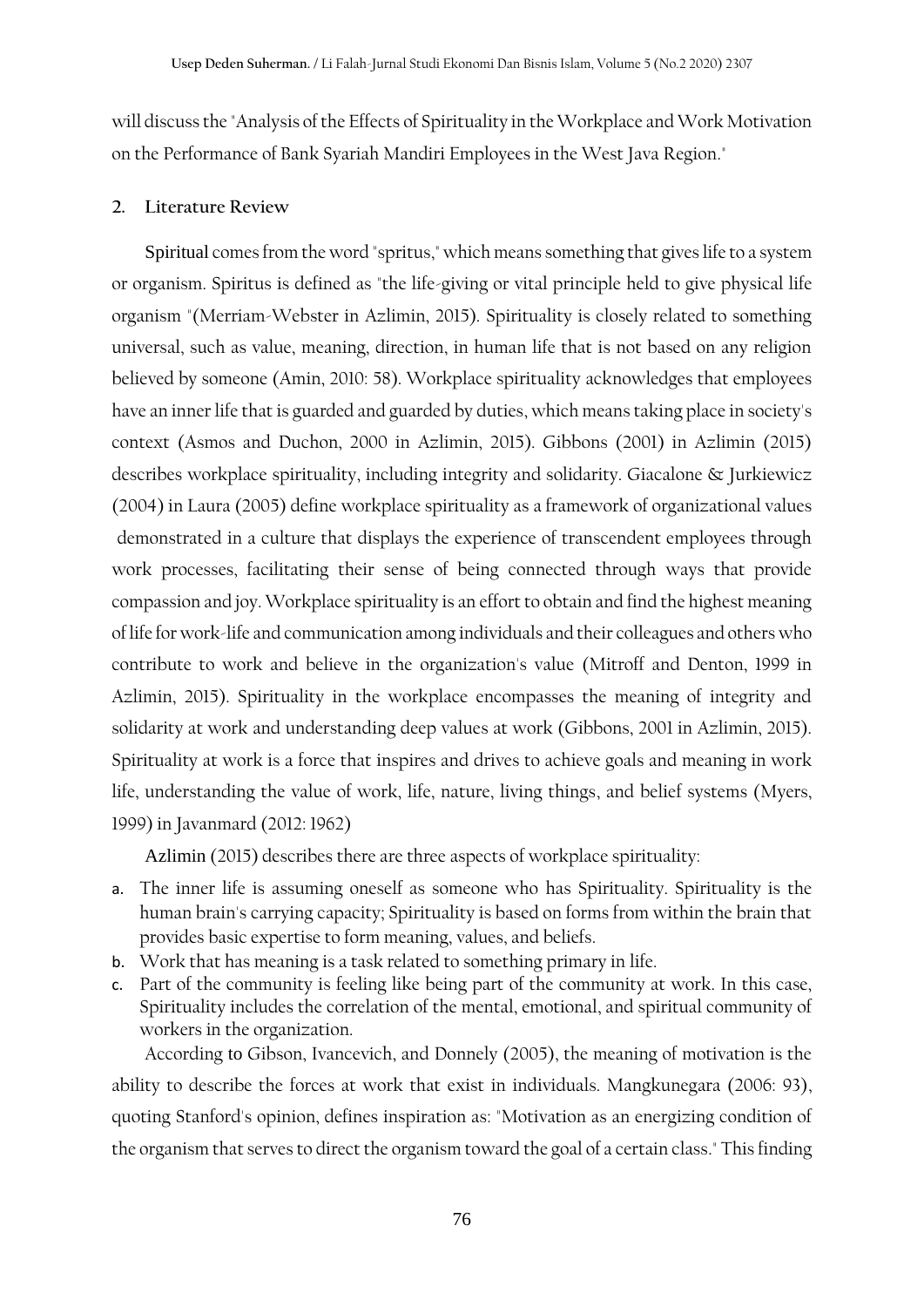means motivation is a situation that drives humans to achieve certain goals. Motivation is a process that considers the intensity, direction, and persistence of individual efforts to obtain goals. According to Tosi, Mero, and Rizzo (2000), motivation has psychological and managerial significance. Psychological means motivation refers to a person's internal mental state associated with initiation, direction, perseverance, intensity, and cessation of behavior.

On the other hand, the managerial meaning of motivation is related to the activities of managers and leaders moving people to obtain the results expected or outlined by the company following the relationship between motivation, ability, and performance. Meanwhile, Robbins (2008: 205) argues that the notion of motivation is as follows: "Motivation as a willingness to spend a high level of effort toward organizational goals, which is conditioned by the ability of those efforts to meet an individual's needs." Based on the above understanding, motivation can be said:

- 1. Passion or mobilization is found in individuals who are stimulated to want to do a good job.
- 2. Factors drive employees to want to work if the organization's needs, goals, and views are associated with and through what needs can be realized.
- 3. Competence in moving employees and companies to work so that the employees' will can be achieved, including achieving company goals. According to Hasibuan (2006: 173), dimensions of motivation are as follows:
- 1. Need for achievement (Need for Achievement) The need for an achievement Is the driving force that drives one's morale. Therefore, the achievement will motivate someone to increase creativity and utilize expertise and strength to obtain superior performance.
- 2. Need for affiliation (Need for Affiliation) Needs are a driving force that can drive one's morale, improve themselves, and utilize their strength to complete their work. Therefore, the need for affiliation is what drives employee morale because they want:
	- a) Other needs are accepted in the neighborhood and where he works.
	- b) Need is respected
	- c) The need to progress and not fail.
	- d) The need to be able to participate.
- 3. The need for power (Need for Power)

This need is the driving force that drives employee morale. The need for power can encourage employee morale and utilize their expertise to gain power

According to Bernardin and Russell (2010: 222), employee performance is the overall work results completed during a certain period. Robbins (2009: 629) states employee performance is a function that describes the relationship between competence, encouragement, and the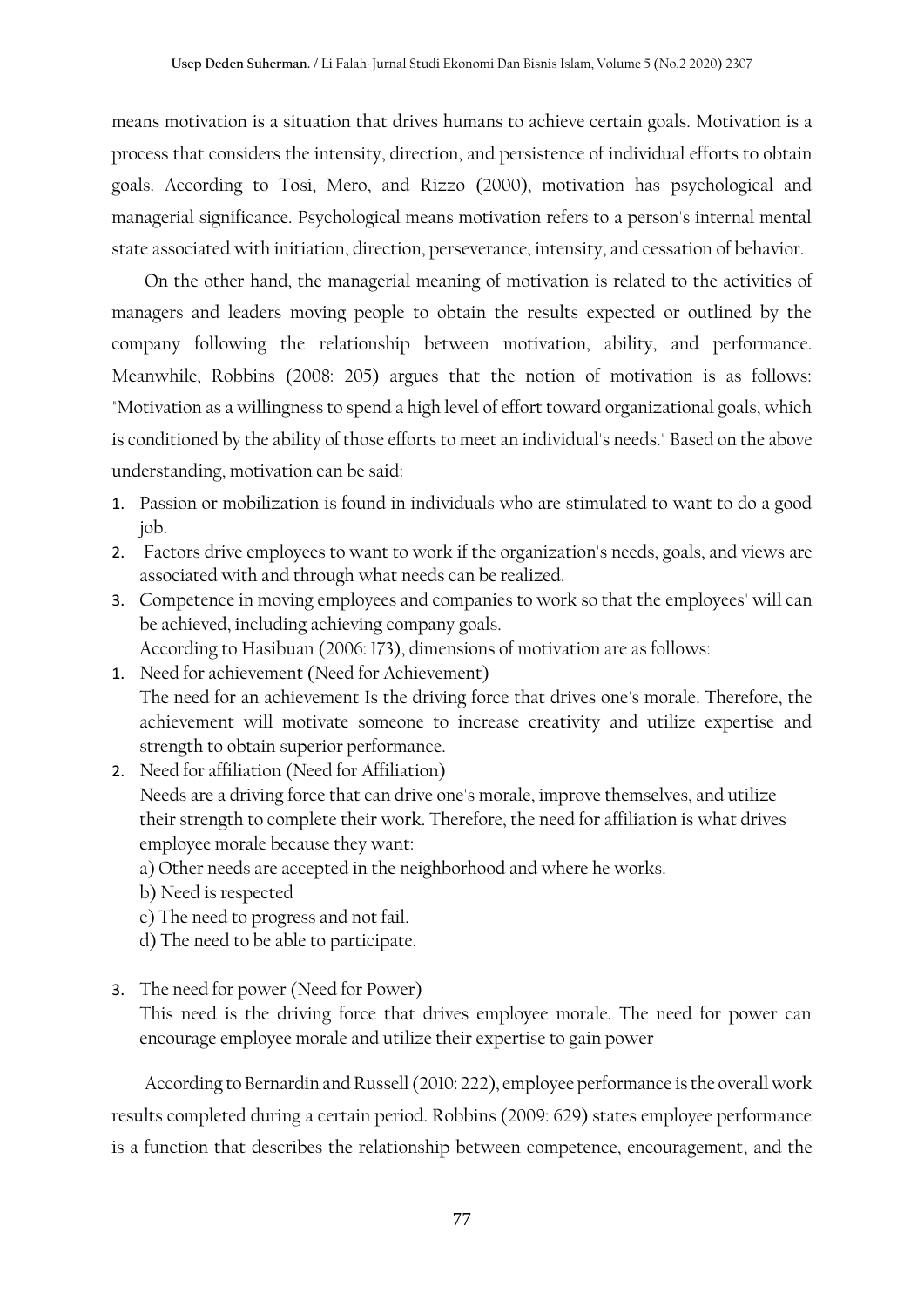opportunity to show organizational performance. According to Mathis and Jackson (2006: 382), employee performance influences how much employees benefit the organization. Thus the version is the work achievement obtained by employees assessed both in quality and quantity to obtain organizational goals. Mangkunegara (2005: 67) said that employee performance is the work of quality and quantity achieved by an employee in carrying out their duties following the responsibilities given to him.

Meanwhile, according to Rivai (2004: 246), performance is the result or overall level of success of a person during a specific period in carrying out the task compared with various possibilities, such as work standards, targets/targets, or criteria that have been mutually agreed upon. Performance results from an employee's evaluation are useful for making decisions about employee remuneration packages, promotions, motivation for performance improvement, retention, and termination of employment. (Piercy et al., In Qaisar, 2012: 249). At the same time, Qureshi (2011: 643) argues that employee performance is the fulfillment of a given task measured against a predetermined standard of completeness, cost, and speed accuracy. Dimensions of employee performance, according to Bernardin and Russell (2010: 226), are as follows:

- 1. The quality of output is how the implementation of activities approaches the organization's objectives or carries out activities following the objectives set.
- 2. Output quantity is the total amount obtained from all activities carried out
- 3. Timeliness is the extent to which an activity or activity can be completed in a faster time than determined by the organization
- 4. Cost-effectiveness is the extent of the use of organizational resources that include human, financial, technological, material resources that are maximized to obtain targets following those set
- 5. The need for supervision is the extent to which employees can do a job without being strictly monitored, aimed at preventing any unexpected actions or behavior

The impact of personal relationships is the extent to which employees can work together with colleagues and subordinates who also show feelings of self-respect and good name.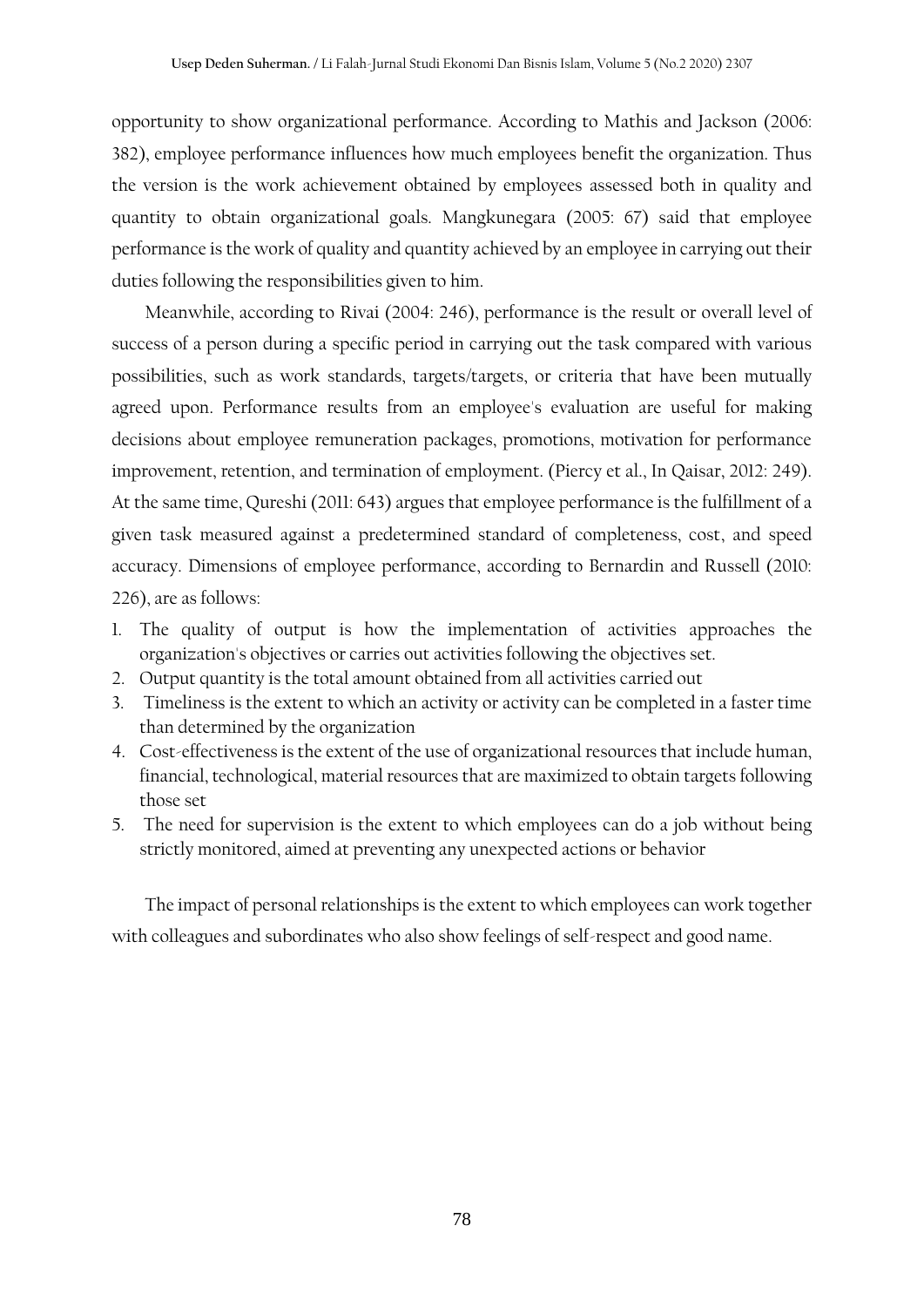#### **3. Research Method**

The research method used is the descriptive verification method. Descriptive analysis methods are used to describe the variables and characteristics of respondents. At the same time, verification is to test the hypotheses raised in the study. The sample used in this study was 153 employees of the BSM West Java Regional Office. Sampling is done by nonprobabilities (non-random selection) and is carried out using purposive sampling or judgment sampling.

The data analysis technique used for data processing is multiple regression, a statistical method to determine the relationship between the independent and dependent variables. This study's independent variable is Spirituality at work and motivation, while the dependent variable is employee performance.

## **4. Result and Discussions**

#### **4.1 Results**

Descriptive research results are explained in frequency tables, while hypothesis testing explains verification results. The findings show the frequency of respondents' answers on organizational culture variables. It can be seen in the table below:

| Sort   | <b>Statement Number</b>                                                                                                                                                                                                                                                     | Amount of Score |
|--------|-----------------------------------------------------------------------------------------------------------------------------------------------------------------------------------------------------------------------------------------------------------------------------|-----------------|
| Number |                                                                                                                                                                                                                                                                             |                 |
|        | Statement 1                                                                                                                                                                                                                                                                 | 549             |
|        | Statement 2                                                                                                                                                                                                                                                                 | 555             |
|        | Statement 3                                                                                                                                                                                                                                                                 | 548             |
|        | Statement 4                                                                                                                                                                                                                                                                 | 570             |
|        | Statement 5                                                                                                                                                                                                                                                                 | 553             |
|        | Statement 6                                                                                                                                                                                                                                                                 | 523             |
|        | <b>Amount of Score</b>                                                                                                                                                                                                                                                      | 3298            |
|        | $\overline{\phantom{a}}$<br>and the contract of the contract of the contract of the contract of the contract of the contract of the contract of the contract of the contract of the contract of the contract of the contract of the contract of the contra<br>$\sim$ $\sim$ | 1/2222          |

Table 1. Recapitulation of Respondent Answer Scores

Source: Primary Data Processing Results (2019)

To categorize the assessment of respondents on Spirituality in the workplace questionnaire following the results of the answers, the authors make categorization in the interval line as follows:

Interval for six questions with 153 respondents:

Minimum Index Value = Minimum Score x Number of Questions x Number of Respondents = 1 x 6 x 153 = 918. Maximum Index Value = Maximum Score x Number of Questions x Number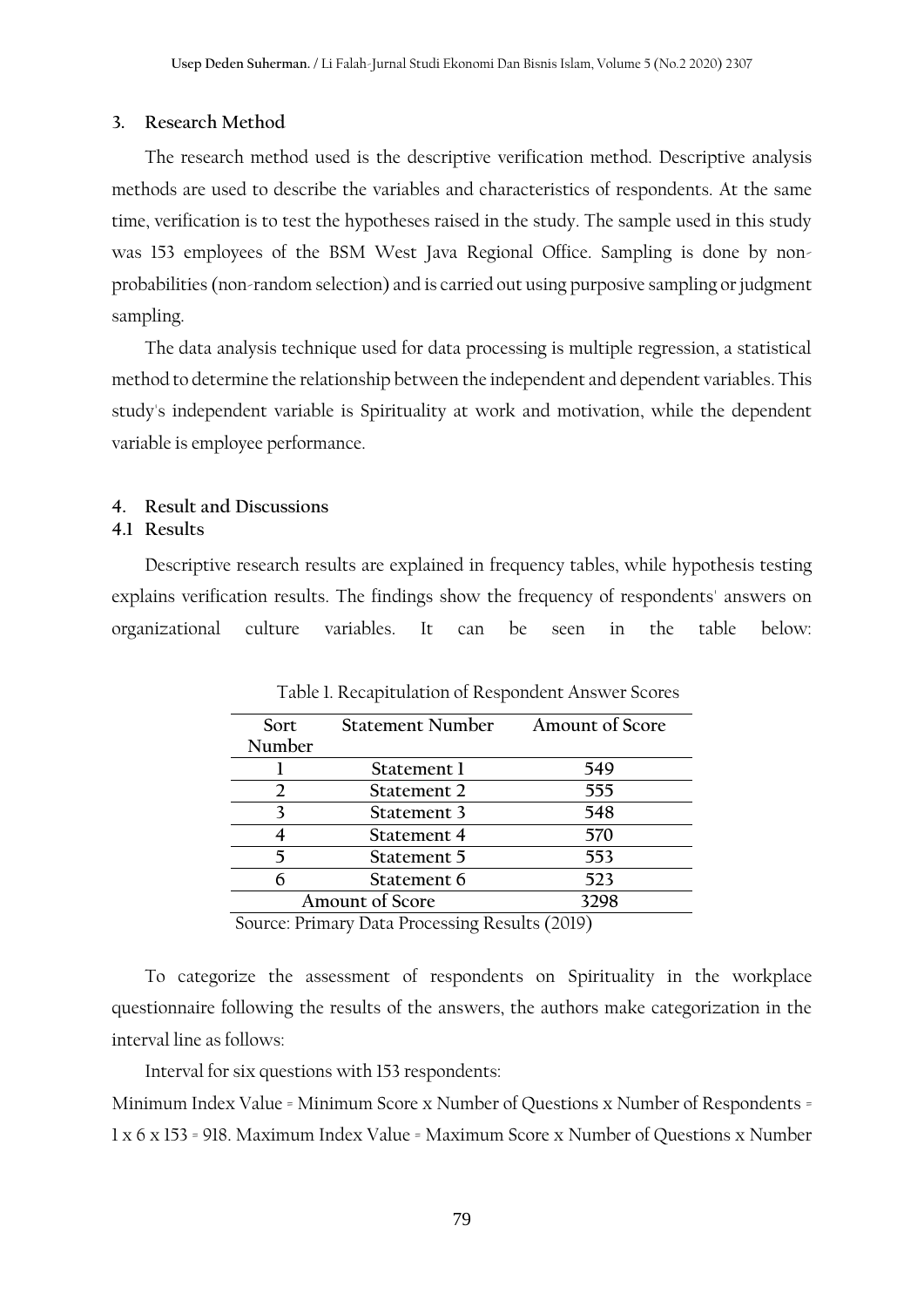of Respondents = 5 x 6 x 153 = 4590. Interval = Maximum Index Value - Minimum Index Value = 4590 - 918 = 3672. Distance Interval = Interval: Level (5)

| No. | Category     | Interval          |
|-----|--------------|-------------------|
|     | Very high    | 3855,7 - 4590     |
|     | High         | $3121,3 - 3855,6$ |
|     | High enough  | $2386,9 - 3121,2$ |
|     | Not low      | $1652,5 - 2386,8$ |
|     | Very Not Low | $-1652,4$<br>918. |
|     |              |                   |

Table 2. Recapitulation of Respondent Answer Scores Spirituality at Work

Source: Primary Data Processing Results (2019)

Based on the table above, the responses of employee respondents' assessment of Spirituality at work obtained a total score of 3298. This data means that employee spirituality is in the high category to have an adequate level of Spirituality. To find out the frequency of respondents' answers on work motivation variables, it can be seen in the table below

| Sort           | Statement Number Amount of Score |      |
|----------------|----------------------------------|------|
| Number         |                                  |      |
|                | Statement 1                      | 569  |
| $\overline{2}$ | Statement 2                      | 565  |
| 3              | Statement 3                      | 563  |
| 4              | Statement 4                      | 556  |
| 5              | Statement 5                      | 570  |
| 6              | Statement 6                      | 555  |
| 7              | Statement 7                      | 587  |
| 8              | Statement 8                      | 569  |
| 9              | Statement 9                      | 575  |
| 10             | Statement 10                     | 570  |
| 11             | Statement II                     | 583  |
| 12             | Statement 12                     | 571  |
| 13             | Statement 13                     | 537  |
| 14             | Statement 14                     | 522  |
|                | <b>Amount of Score</b>           | 7892 |
|                |                                  |      |

Table 3. Recapitulation of Respondents' Score Answers About Work Motivation

Source: Primary Data Processing Results (2019)

To categorize the assessment of respondents on work motivation following the results of the answers, the authors make categorization in the interval line as follows: Interval for 14 questions with 153 respondents:

Minimum Index Value = Minimum Score x Number of Questions x Number of Respondents= 1 x 14 x 153 = 2142Maximum Index Value = Maximum Score x Number of Questions x Number of Respondents= 5 x 14 x 153 = 10710. Interval = Maximum Index Value -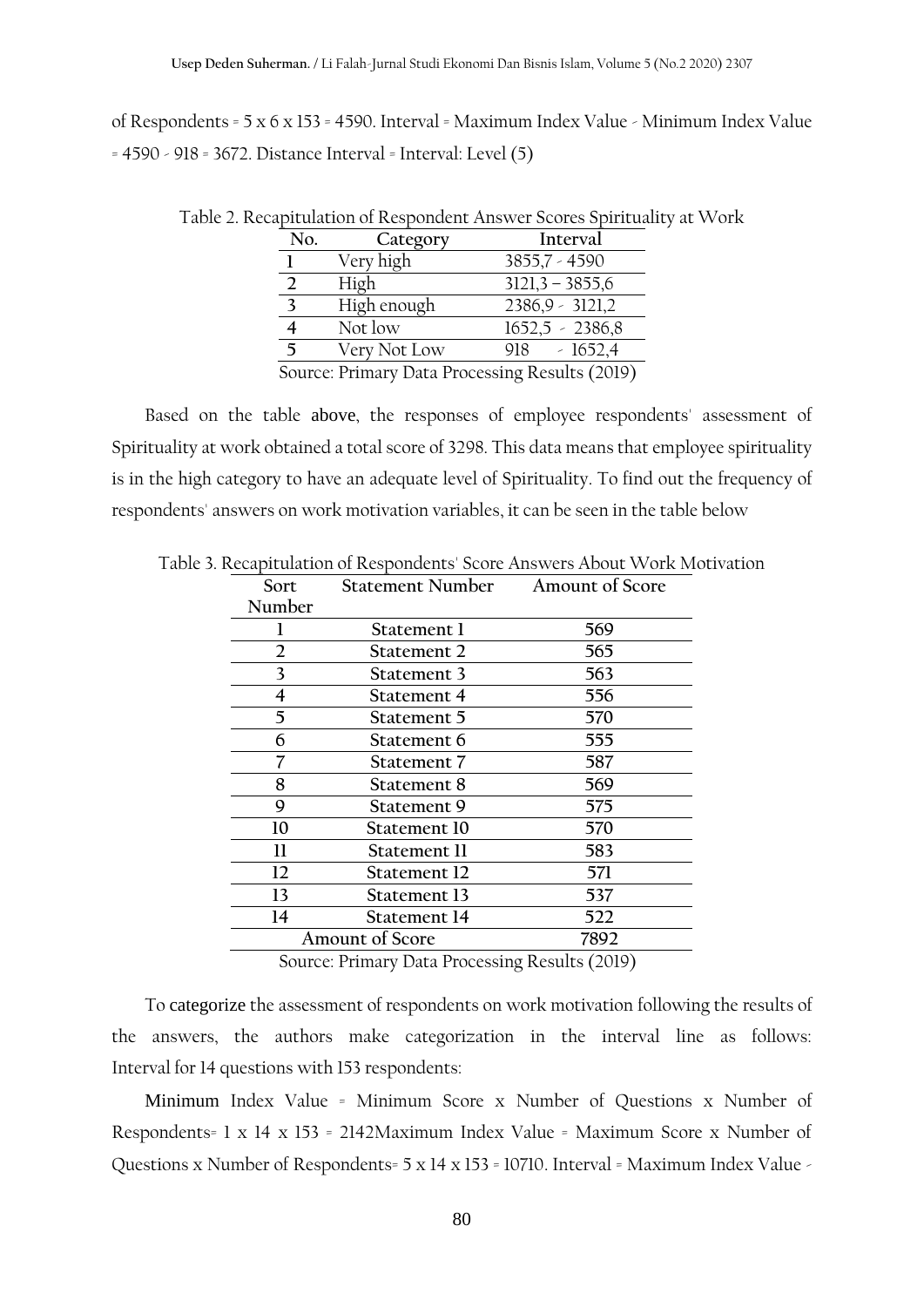Minimum Index Value = 10710 - 2142 = 8568. Distance Interval = Interval: Level (5) = 8568: 5 = 1713,6

|  | Table 4. Recapitulation of Respondent Answer Scores Work motivation |  |
|--|---------------------------------------------------------------------|--|
|  |                                                                     |  |

| No. | Category     | Interval                                                                                  |
|-----|--------------|-------------------------------------------------------------------------------------------|
|     | Very high    | 8996,5 - 10710                                                                            |
|     | High         | $7282,9 - 8996,4$                                                                         |
|     | High enough  | 5569,3 - 7282,8                                                                           |
|     | Not low      | $3855,7 - 5569,2$                                                                         |
| 5   | Very Not Low | $2142 - 3855,6$                                                                           |
|     |              | $S_{\text{out}}$ $\sum_{n=1}^{\infty} D_{\text{out}}$ $\sum_{n=1}^{\infty} D_{\text{in}}$ |

Source: Primary Data Processing Results (2019)

Based on the above table, the responses of employee respondents' assessment of work motivation obtained a total score of 7892. This data means that employees' work motivation at Bank Syariah Mandiri in the West Java Region has a high category. Thus, BSM employees have high work motivation. The employee performance score out of the respondents' answers on employee performance variables can be seen in the table below.

| Sort Number | <b>Statement Number</b> | Amount of |
|-------------|-------------------------|-----------|
|             |                         | Score     |
|             | Statement 1             | 560       |
| 2           | Statement 2             | 564       |
| 3           | Statement 3             | 549       |
| 4           | Statement 4             | 550       |
| 5           | Statement 5             | 563       |
| 6           | Statement 6             | 533       |
|             | Statement 7             | 598       |
| 8           | Statement 8             | 571       |
| 9           | Statement 9             | 576       |
| 10          | Statement 10            | 562       |
| Н           | Statement 11            | 569       |
| 12          | Statement 12            | 544       |
| 13          | Statement 13            | 576       |
|             | <b>Amount of Score</b>  | 7315      |

|  |  | Table 5. Recapitulation of Respondents' Score Scores on Emplovee Performance |
|--|--|------------------------------------------------------------------------------|
|  |  |                                                                              |

Source: Primary Data Processing Results (2019)

To categorize the assessment of respondents on the performance of the questionnaire employees according to the results of the answers, the authors make categorization in the interval line as follows:

Interval for 13 questions with 153 respondents:

Minimum Index Value = Minimum Score x Number of Questions x Number of Respondent= 1 x 13 x 153 = 1989. Maximum Index Value = Maximum Score x Number of Questions x Number of Respondents= 5 x 13 x 153 = 9945. Interval = Maximum Index Value -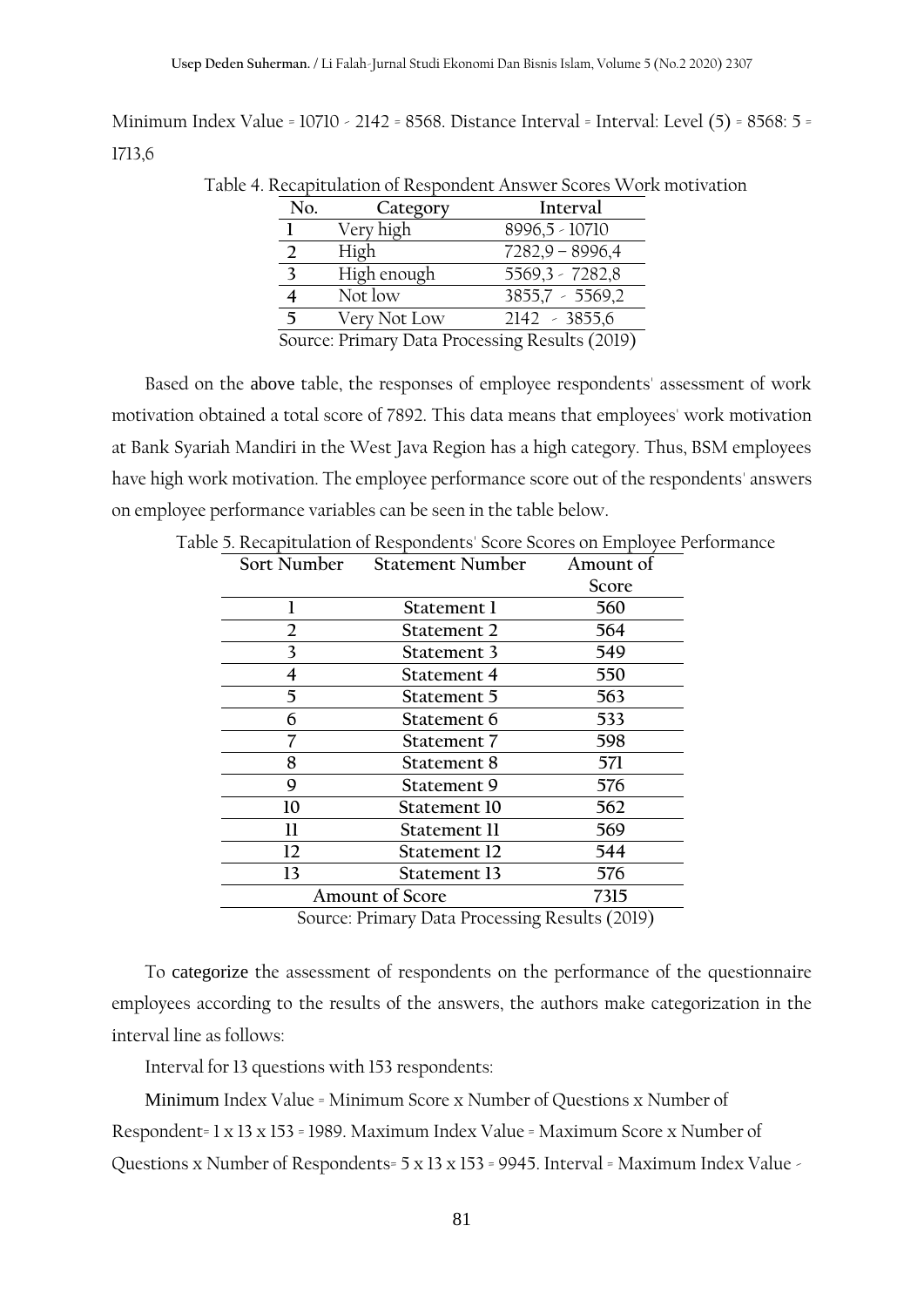Minimum Index Value = 9945– 1989 = 7956. Distance Interval = Interval: Level (5) = 7956: 5 =1591,2

Table 6.Recapitulation of Respondent Answer Scores On Employee Performance Variables

| No.          | Category     | Interval               |
|--------------|--------------|------------------------|
|              | Very high    | 8353,9 - 9945          |
|              | High         | $6762,7 - 8353,8$      |
| $\mathbf{z}$ | High enough  | $5171,4 - 6762,6$      |
|              | Not low      | $3580,3 - 5171,4$      |
| 5            | Very Not Low | 1989 - 3580,2          |
| $\cap$       | n ·<br>n.    | 1.7010<br>$\mathbf{L}$ |

Source: Primary Data Processing Results (2019)

Based on the table above, the responses of employee respondents' employee performance assessments obtained a total score of 7315. This data gives the sense that the company's employee performance is following company expectations due to good categories

## 4.1.1 Multiple Linear Regression Analysis

Based on the results of multiple regressions aimed at analyzing the influence of Spirituality and work motivation variables on employee performance as seen from the coefficient of determination (R Square). This research has one dependent variable: employee performance and two independent variables: workplace spirituality and work motivation. Therefore, this research uses multiple regression analysis.

|       |                                                                                                                 |                | Table 7. Regression Analysis |              |        |       |
|-------|-----------------------------------------------------------------------------------------------------------------|----------------|------------------------------|--------------|--------|-------|
| Model |                                                                                                                 | Unstandardized |                              | Standardized |        | Sig.  |
|       |                                                                                                                 |                | Coefficients                 |              |        |       |
|       |                                                                                                                 |                | Std. Error                   | Beta         |        |       |
|       | Constant                                                                                                        | 8,764          | 1,844                        |              | 4,753  | ,000. |
|       | Χl                                                                                                              | .421           | .086                         | ,264         | 4,896  | ,000  |
|       | X <sub>2</sub>                                                                                                  | ,581           | ,047                         | .672         | 12,469 | ,000  |
|       | $C_{\text{current}}$ , $C_{\text{tree}}$ , $O_{\text{turb}}$ , $\sim$ 21 data measured by measured and $(2010)$ |                |                              |              |        |       |

Source: Spss Output, v. 21 data processed by researchers (2019)

Based on the table above, the regression equation obtained is as follows:  $Y = 8.764 + 0.421X1 + 0.581X2$ Information: Y = Employee Performance X1 = Spirituality X2 = Work Motivation

 The equation of the regression model illustrates the effect of work motivation is more dominant than Spirituality. This data can be seen from the regression coefficient of work motivation that is 0.581 greater than the regression coefficient of Spirituality at work, worth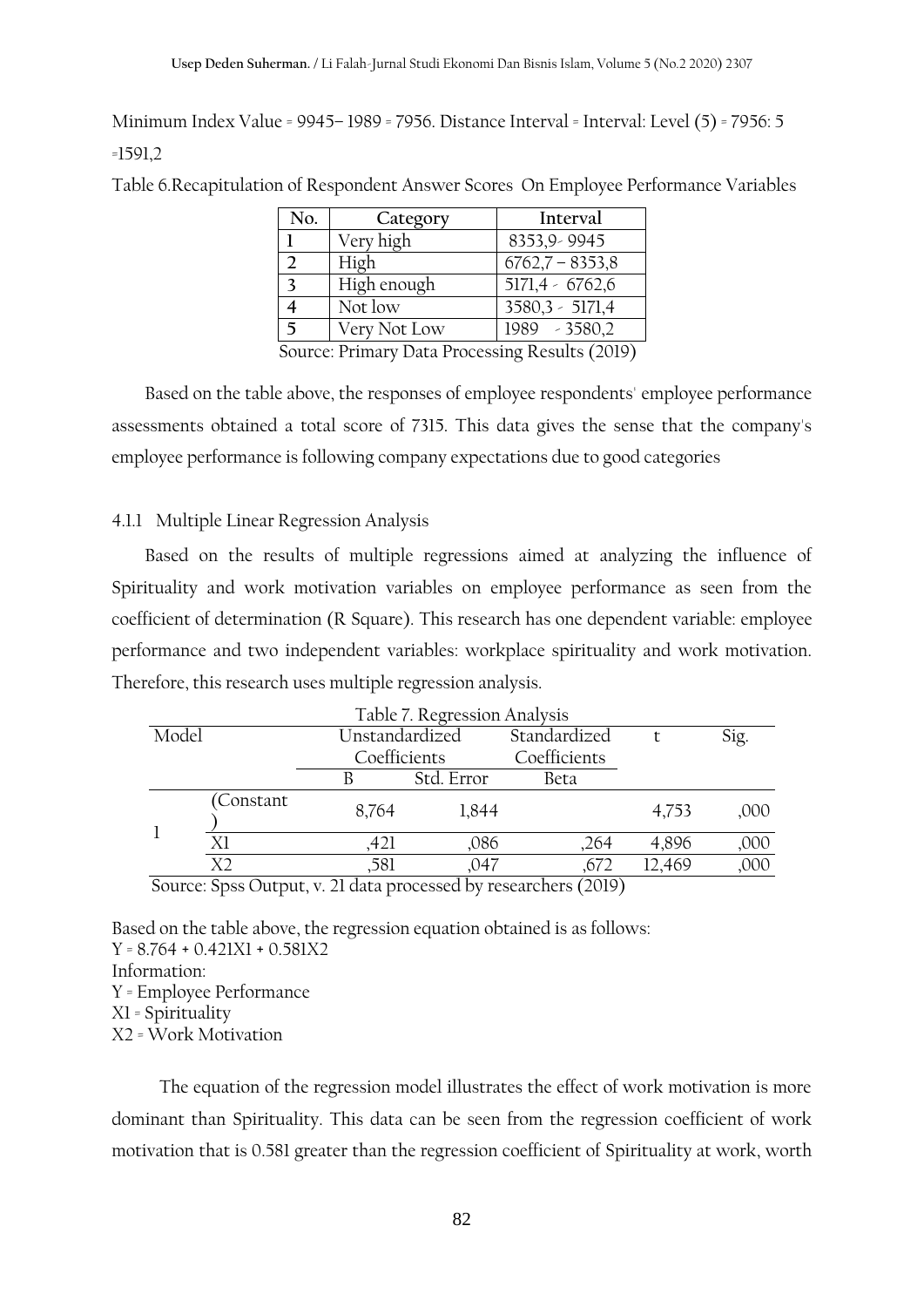0.421. Therefore, employee performance is more influenced by work motivation than Spirituality. A constant value of 8.764 means that if there is no dimension of spirituality and work motivation or both of these variables are zero, then the amount of employee performance (Y) = 8.764. Then the calculation of the results of the multiple regression analysis of SPSS data results is shown in the following table.

| Model                             | $\mathbb{R}$ |      |        | R Square Adjusted R Std. Error of |  |  |
|-----------------------------------|--------------|------|--------|-----------------------------------|--|--|
|                                   |              |      | Square | the Estimate                      |  |  |
|                                   | 0.869a       | .755 | ,752   | 3,36717                           |  |  |
| a. Predictors: (Constant), X2, X1 |              |      |        |                                   |  |  |

Table 8. Coefficient of Determination

In the table above then to calculate the contribution of Spirituality in the workplace and work motivation on employee performance, the following formula is used: KD=R<sup>2</sup>x100%=(0.869)<sup>2</sup>x100%=0.755x100% = 75.5%

Based on the SPSS model output summary, the adjusted R2 is 0.755. This data means that 75.5% of the dependent variable of employee performance can be explained or influenced by the independent variables of Spirituality at work and work motivation. In comparison, other causes explain the remaining 24.5% (100%-75.5%) outside the model. Hypothesis testing

4.1.2 Partial Hypothesis Test

Testing the hypothesis in this study will use a measurement tool that is the T-test and F test, using the application SPPS.v.21. Sugiyono (2009: 292) suggests determining the decision criteria for the results of the proposed hypothesis of the influence. It is first necessary to find the value of the t-count compared to the table's value, with an error tolerance of 0.05.

|       | Table 9. Partial Test Analysis Results |                |              |                                                                     |        |      |
|-------|----------------------------------------|----------------|--------------|---------------------------------------------------------------------|--------|------|
| Model |                                        | Unstandardized |              | Standardized                                                        |        | Sig. |
|       |                                        |                | Coefficients |                                                                     |        |      |
|       |                                        |                | Std. Error   | Beta                                                                |        |      |
|       | Constant                               | 8,764          | 1,844        |                                                                     | 4,753  | ,000 |
|       | Χl                                     | ,421           | .086         | .264                                                                | 4,896  | ,000 |
|       | X <sub>2</sub>                         | ,581           | .047         | .672                                                                | 12,469 | ,000 |
|       |                                        |                |              | Course Cross Outure -: 21 data une second large received and (2010) |        |      |

Source: Spss Output, v. 21 data processed by researchers (2019)

H0: r = Spirituality at work and work motivation have no significant effect partially on employee performance

Ha: r ≠ Spirituality at work and work motivation have a significant effect partially on employee performance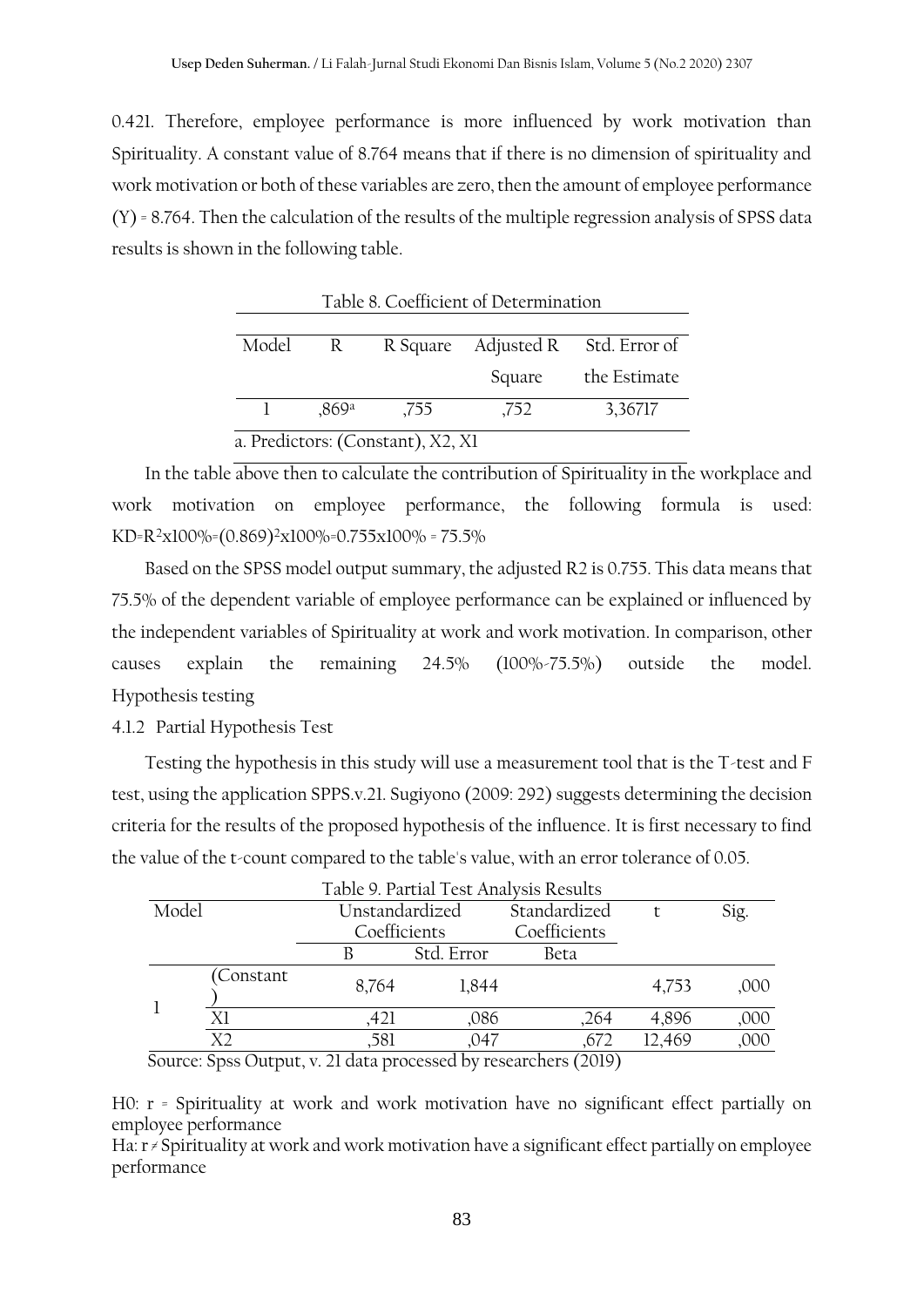Based on the table above, with  $\alpha$  = 0.05 and n = 153, one-party test, DK = n - 2 = 153-2 = 151 so that the value of t-table = 1.976 is obtained. It turns out that the t-count is greater than the table, or 4.896> 1.976. Thus, Ho is rejected, and Ha is accepted. This finding means that there is a significant influence between Spirituality at work on employee performance.

The second Hypothesis, Testing, is stated as follows:

H0: Work motivation does not have a significant partial effect on employee performance Ha: Work motivation has a partially significant effect on employee performance

Based on the table above, with  $\alpha$  = 0.05 and n = 153, one-party test, DK = n - 2 = 153-3 = 150 so that the value of t-table = 1.976 is obtained. It turns out that the t-count is greater than the table, or 12.469> 1.976. Thus, Ho is rejected, and Ha is accepted. This data means a significant influence between work motivation and employee performance.

### 4.1.3 Simultaneous Test

Simultaneous testing is done with the F test tool. The F test is used to determine the independent variables simultaneously, which can influence the dependent variable. The simultaneous significance test results (F-test) using SPSS Program ver 21 for windows are as follows:

| Model |            | Sum of   | αI  | Mean     | ь       | Sig.             |
|-------|------------|----------|-----|----------|---------|------------------|
|       |            | Squares  |     | Square   |         |                  |
|       | Regression | 5234,824 |     | 2617,412 | 230,856 | )00 <sup>b</sup> |
|       | Residual   | 1700,679 | l50 | ,338     |         |                  |
|       | Total      | 6935,503 | 52  |          |         |                  |

Table 10. Simultaneous Test Results (F-Test)

Ha: r ≠ Spirituality at work and work motivation simultaneously have a significant effect on employee performance

H0: r = Spirituality at work and work motivation simultaneously have a significant effect on employee performance

The table above shows that the F test results obtained a value of 230,856 at a significant level of 5% with a probability value = 0,000. F table value at 5% significance level with df = 2 is df = 153-2-1 = 150. Then obtained F-table of 3.0564. This shows that at a significance level of 5% Fcalculate = 230.885> F-table 3.0564, Ho is rejected, which means that Spirituality at work and work motivation simultaneously influence employee performance.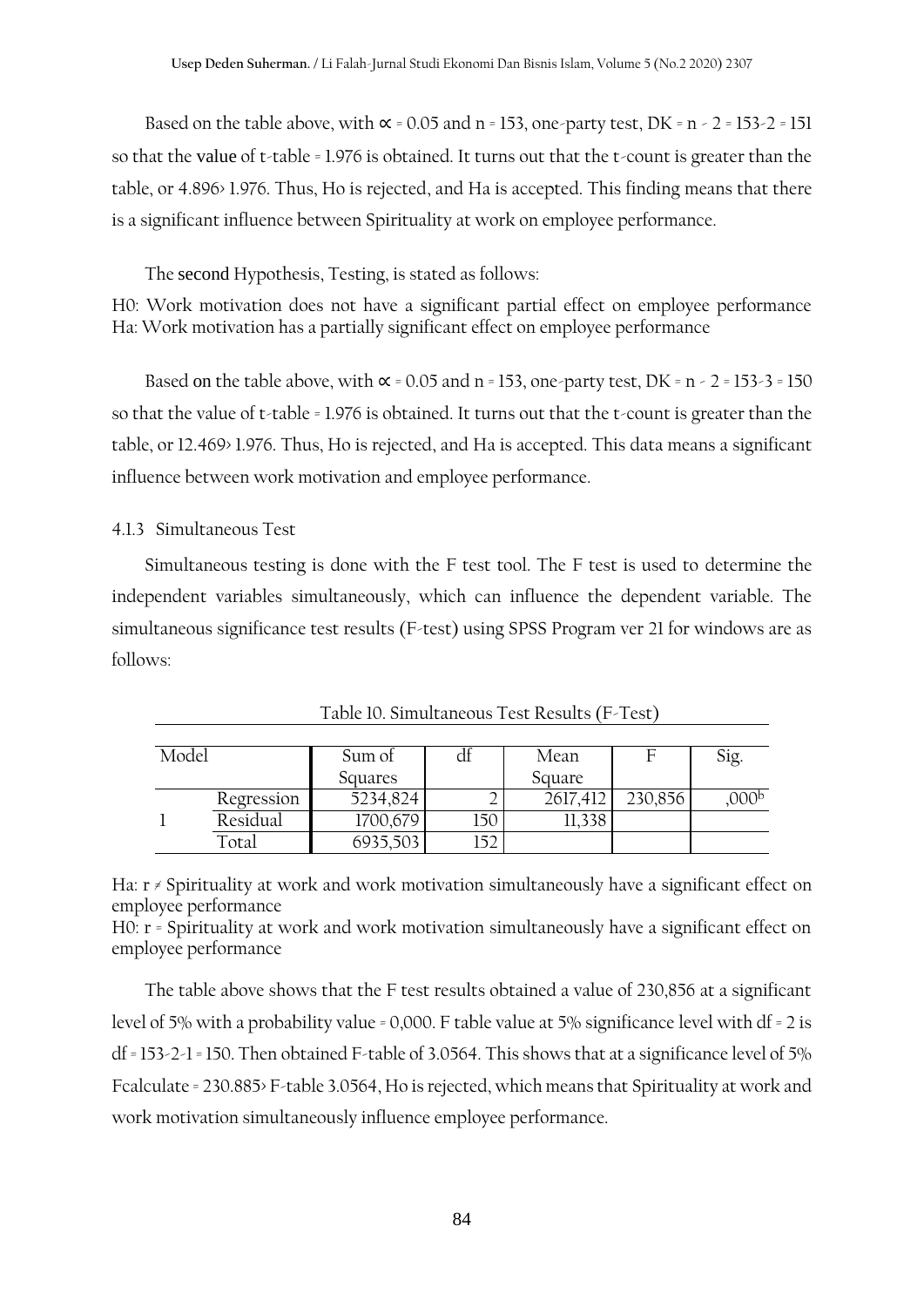#### 4.2 **Discussion**

## 4.2.1 Effect of Spirituality at work on employee performance

Research results illustrate that Spirituality at work has a positive and significant influence on employee performance. The impact of Spirituality at work on employee performance is obtained t-count = 4.896, at a significant level ( $\alpha$  = 0.05), it turns out that tcount> t-table or 4.896> 1.976. The amount of the contribution of Spirituality in the workplace to employee performance by 43.7%. The study results are the same as from Malikeh Beheshtifar's research (2013), which explains that Spirituality in the workplace impacts employee performance. In line with this, Campbell (2014) states that the results of his research that workplace spirituality and organizational commitment have an impact on employee performance, and also Petchsawanga (2012), Osman-Gani (2010) expressed similar things that Spirituality at work influences employee performance. Therefore, employees who have a high level of Spirituality will also have high performance. Workplace spirituality is an organizational value framework that is demonstrated by creating culture through work processes that provide facilities to individuals to connect with other human resources to develop a sense of prosperity and pleasure at work (Giacalone and Jurkiewicz, 2004). Spirituality can make employees more effective in carrying out work because they see work as a tool to develop Spirituality to carry out more effort than employees who view work as only a means to earn money.

### 4.2.2 The influence of work motivation on employee performance

The influence of work motivation on employee performance was obtained t-count = 12.469, at a significant level ( $\alpha$  = 0.05), the results obtained were t-count> t-table or 12.469> 1.976. The amount of work motivation contribution to employee performance is 75.5%. Thus, motivation has a positive and significant effect on employee performance. The higher the motivation of employees, the employee's performance will increase. Research results from Kuranchie-Mensah (2015), Belly Onanda (2015), and Irum Shahzadi (2015) revealed that motivation influences improving employee performance. Motivation can lead to increased employee performance. Thus motivation can improve employee performance and affect company goals (Veithzal Rivai, 2006: 456)). The relationship between motivation and performance from McClelland's (1961), Edward Murray (1957), Miller and Gordon W (1970), and Mangkunegara's (2006: 76) research findings provides a positive correlation between achievement motivation and maximum performance gain. Concerning work, motivation is the central aspect that drives employees to work. Motivation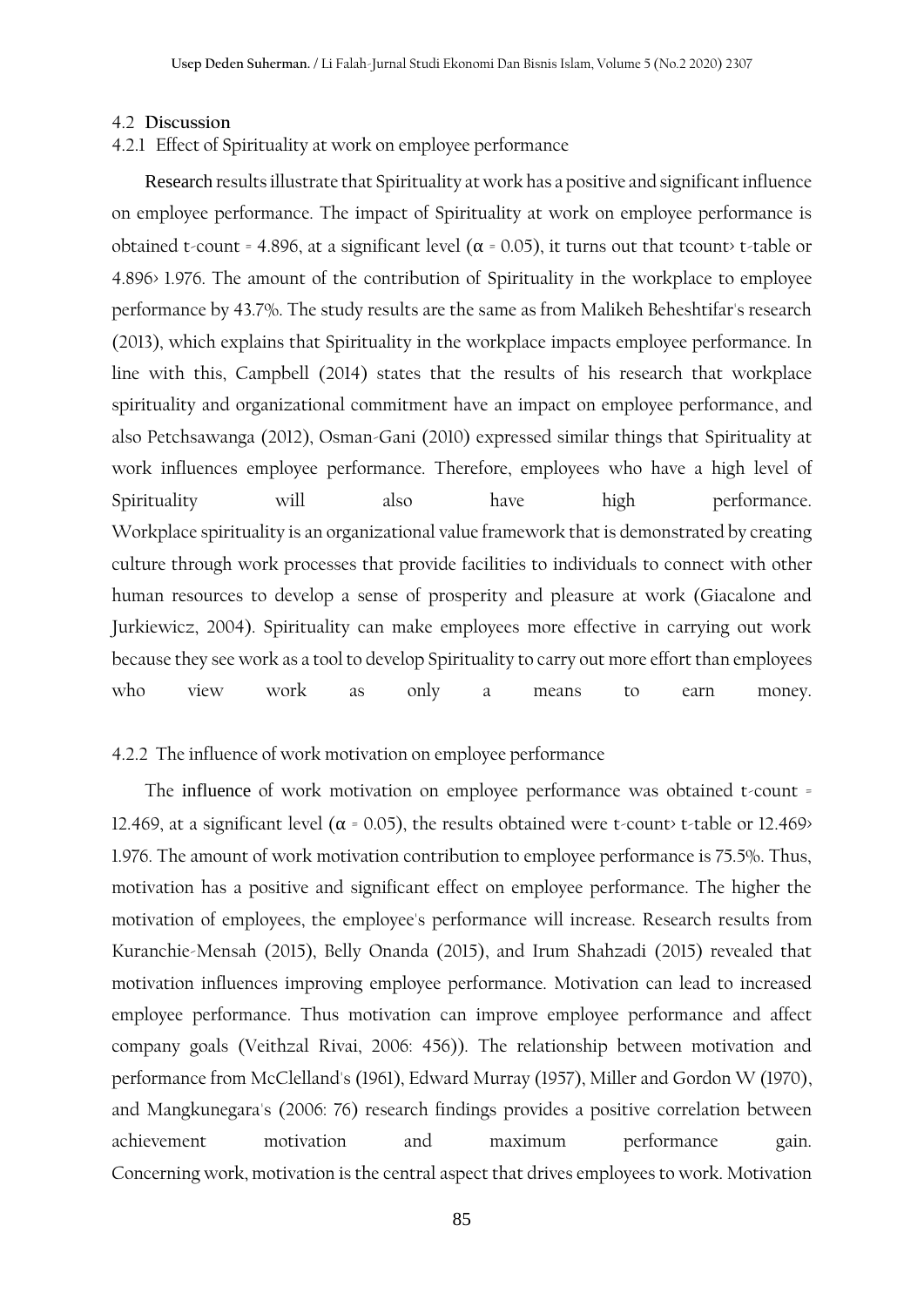can be interpreted as individuals willing to give a high effort in obtaining corporate goals (Robbins, 2008). There are three critical factors in reason: action, organizational goals, and needs. The step is a measure of intensity. If motivated, that person will try hard to achieve his goals, although that is not necessarily hard to get superior performance. Therefore, it takes the intensity and quality of the effort directed at the organization's goals. Needs are situations that originate from within the self that causes impulses, whereas unsatisfied needs can cause tension that stimulates impulses within the individual.

This drive causes an attitude to get a goal. If there is a need fulfilled, it can cause a decrease in tension. Therefore, motivated employees are intense and try to reduce uncertainty through various efforts.

In principle, an employee is motivated to do his work influenced by strong motives. Employees are humans, and humans are creatures who have a lot of needs in. These needs increase the reasons that are the basis of one's activities. However, a person can behave based on specific methods to satisfy employees' needs because they have more impact.

#### 4.2.3 Effect of Spirituality at work and work motivation on employee performance

Subsequent research revealed Spirituality in the workplace and work motivation simultaneously had a positive and significant effect on employee performance. The influence of Spirituality in the workplace and work motivation obtained by the F test value of 230,856 at a significant level of 5% with a probability value = 0,000, apparently F-count = 230,856> Ftable 3,0564. The amount of work motivation and Spirituality on employee performance equals 75.5%. That gives a picture



Figure 3. Results of the Effects of Spirituality on the Workplace and Work Motivation on Employee Performance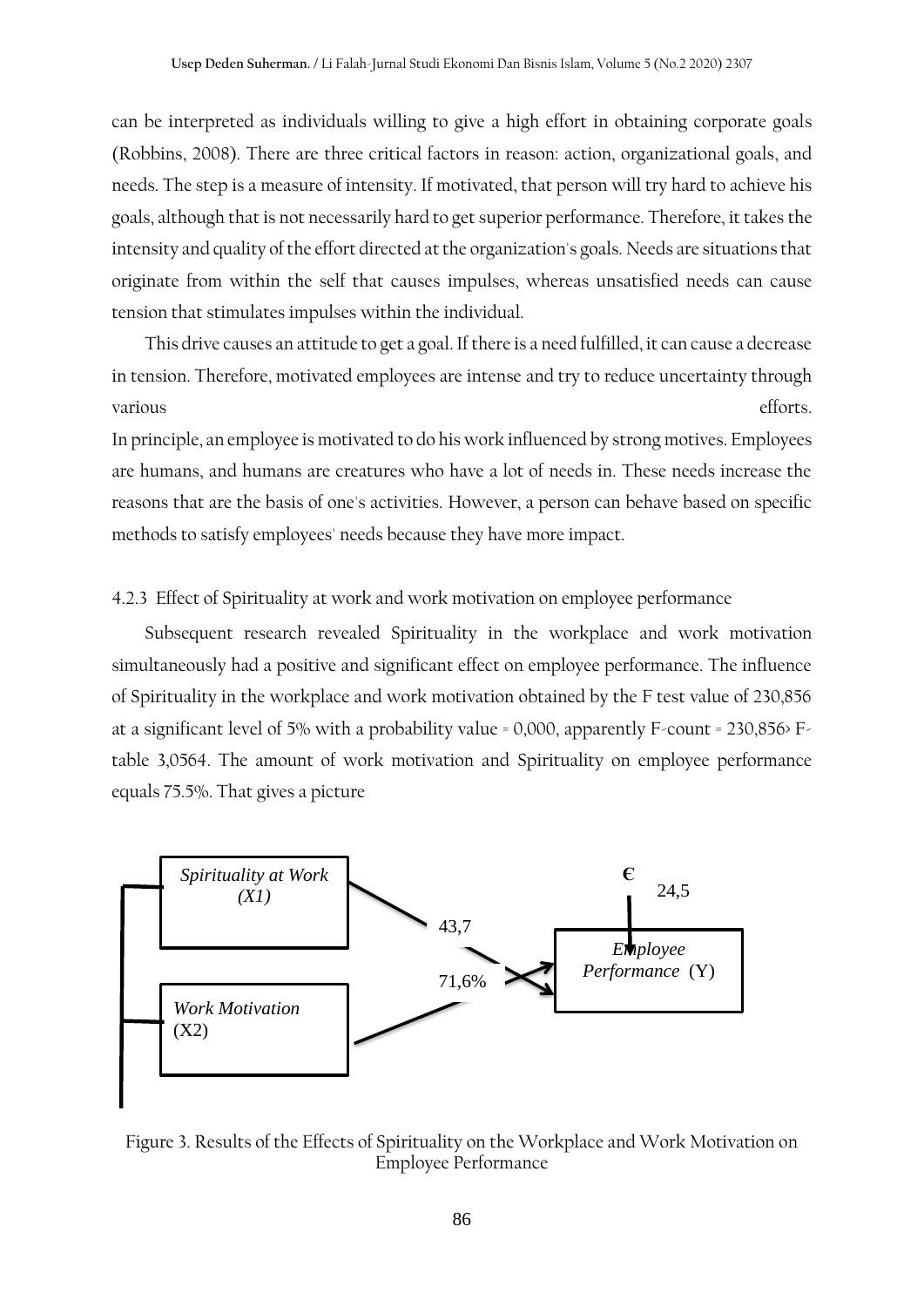Based on the picture above, it is known:

- 1. Spirituality at work on employee performance yields a value of 43.6%, meaning that Spirituality at work affects employee performance at 43.6%
- 2. Work motivation on employee performance produces a figure of 71.6%, meaning that work motivation affects employee performance by 71.6%
- 3. Other variables on employee performance produce a figure of 24.5%, meaning other variables affect employee performance by 24.5%

# **5. Conclusion**

From the research results described above, the following conclusions can be concluded:

- 1. Spirituality at work has a positive and significant influence on employee performance. Effect of Spirituality at work on employee performance obtained t-count = 4.896, at a significant level ( $\alpha$  = 0.05), it turns out that tcount> t-table or 4.896> 1.976. Thus the higher the level of employee spirituality, the higher the employee's performance.
- 2. Work motivation has a positive and significant effect on employee performance. At a significant level, the influence of work motivation on employee performance is obtained tcount = 12.469 ( $\alpha$  = 0.05). It turns out that the tcount> t-table or 12.469> 1.976. Thus the higher the work motivation, the higher the employee's performance.
- 3. Spirituality at work and work motivation have a positive and significant effect on employee performance. The influence of Spirituality in the workplace and work motivation obtained by the F test value of 230,856 at a significant level of 5% with a probability value = 0,000. It turns out that F-count = 230,856> F-table 3,0564. Thus the higher the level of Spirituality and work motivation of employees, the higher the performance of employees.

# **6. Suggestion**

Based on describing the conclusions above, the authors suggest the following things:

- 1. The Bank Syariah Mandiri West Java Regional Office needs to pay attention to employee spirituality factors to improve employee performance.
- 2. The company needs to increase employee work motivation through guidance or counseling or even compensation to employees who have high performance.
- 3. Because this research only examines employee performance in terms of Spirituality in the workplace and work motivation, it is recommended that subsequent researchers conduct other studies to determine the correlation of other factors that affect employee performance beyond the aspects examined in this research.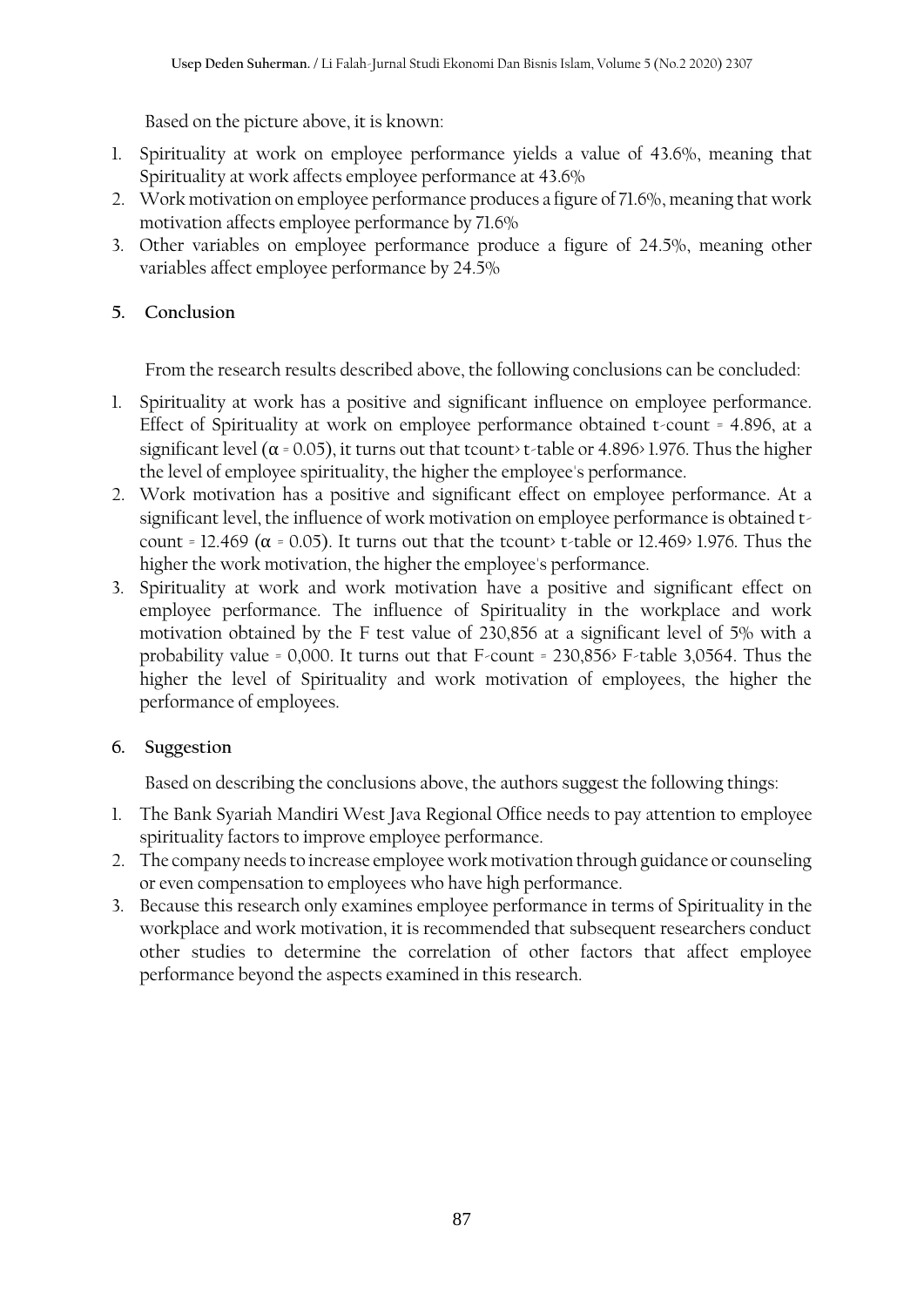## **References**

- AAhad M. Osman-Gani. 2010. Effects of Religiosity, Spirituality, and Personal Values on Employee Performance: A Conceptual Analysis, *9th International Conference of the Academy of HRD (Asia Chapter), November 11 –November 14, 2010*
- Amin, Ridwan. 2010. *Menggagas Manajemen Syariah: Teori dan PraktikThe Celestial Management*. Jakarta: Salemba Empat
- Azlimin, Abdul Hakim, 2015. *Model Peningkatan Komitmen Sumber Daya Manusia Berbasis Spiritual Leadership dan Spiritualitas Survival serta Workplace Spirituality dengan Moderating Individual Spirituality.* Jurnal CBAM. Vol.2, No.1, Mei 2015, pp124-135
- Beheshtifar Malikeh. 2013. Effect of Spirituality in the workplace on Job Performance, *Interdisciplinary Journal Of Contemporary Research In Business*
- Belly Ananda. 2015. The effect Motivation on Job Performance A Case Study of KCB Coast Religion, *International Journal of Scientific and Research Publications, Volume 5, Issue 9, September 2015*
- Bernardin H, John & E.A Russel. 2008. *Human resources Management*: An *Experimental Approach Edition 4.* New York: McGraw-Hill Inc.
- Diana Larisa Ionel Tampui. 2015. Motivation & Employee Performance*, proceedings of the 9th international management conference "Management and Innovation For Competitive Advantage," November 5th-6th, 2015, BUCHAREST, ROMANIA*
- Dessler, Gary. 2007. *Manajemen Sumber Daya Manusia*, jilid 1 dan 2, Jakarta PT. Indeks penerjemah Paramita Rahayu
- Elizabeth Boye Kuranchie-Mensah .2015. Employee Motivation and Work Performance: A Comparative Study of Mining Companies in Ghana, *Journal of Industrial Engineering and Management JIEM, 2016 – 9(2): 255-309*
- Ghozali, Imam. 2005. *Aplikasi Analisis Multivariat Dengan Program SPSS*, Badan Perbitan UNDIP, Semarang
- Gibson, James L, John M. Ivancevich dan James H. Donnelly Jr, 2005. *Organizations: Behaviour, Structure and Process*, McGraw-Hill Companies Inc, Boston.
- Gomes, C. Faustino. (2003). *Manajemen Sumber daya Manusia*. Yogyakarta : PT. Andi Yogyakarta.
- *Hasibuan,* Malayu S.P. 2006. *Manajemen Sumber Daya Manusia*, Edisi Revisi. Jakarta Bumi Aksara
- Holomoan, Bachty. 2014. *Pengaruh Spiritualitas Di Tempat Kerja Terhadap Motivasi Intrinsik Terhadap Karyawan PT. Adira Dinamika Multifinance*. Skripsi. Jakarta: Guna Darma
- Irum Shahzadi. 2015. Impact of Employee Motivation on Employee Performance, *European Journal of Business and Management*
- James Kennedy Campbell. 2014. Workplace Spirituality and Organizational Commitment Influence on Job Performance among Academic Staff, *Jurnal Pengurusan 40(2014) 115 -123*
- Kadarisman, M.. 2013. *Manajemen Pnembangan Sumberdaya Manusia*. Jakarta: Raja Grafindo Persada
- Kerlinger, Fred 2006. *Azas-Azas Penelitian Behavioral edisi 3*. Terrjemahan Landung. R Simatupang. Yogyakarta: Gajah Mada University Press.
- Malholtra, Naresh. (2010). *Marketing Research An Applied Orientation*. Six Edition. New York: Prentice-Hall.
- Mangkunegara, A.A. Anwar Prabu. 2006. *Evaluasi Kinerja SDM*. Bandung : Refika Meditama Mc Shane Von Glinow. 2005. *Organizational Behavior.* New York: Mc Graw Hill

*Murwansyah* dan *Mukaram.*2008. *Manajemen Sumber Daya Manusia*. *Pustaka*Setia: Bandung.